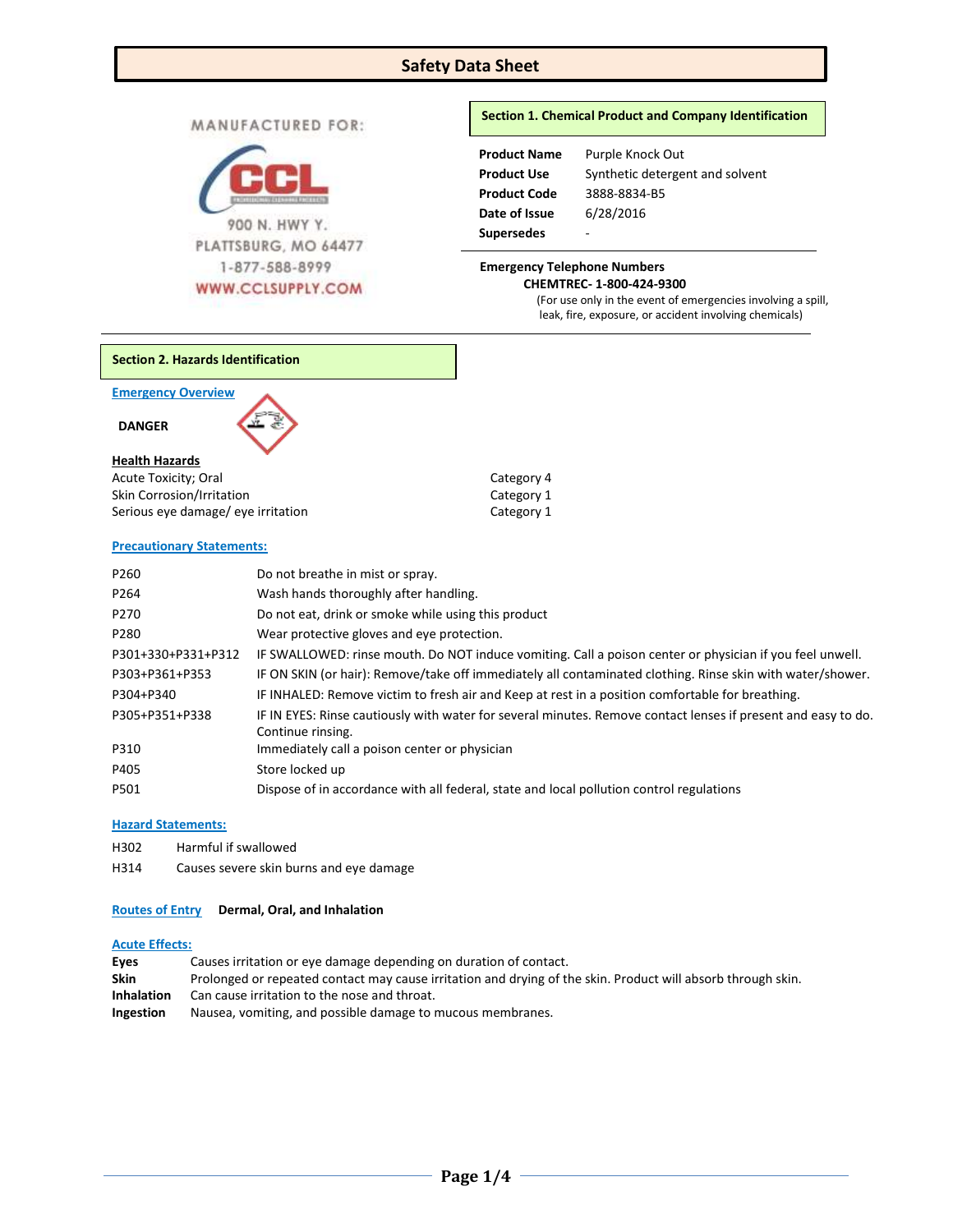## **Section 3. Composition/Information on Ingredients**

| Name of Hazardous Ingredients<br>Sodium Tripolyphosphate | <b>CAS Number</b><br>7758-29-4 | % by Weight<br>< 5 |
|----------------------------------------------------------|--------------------------------|--------------------|
| Sodium Metasilicate                                      | 6834-92-0                      | < 5                |
| Sodium Hydroxide                                         | 1310-73-2                      | < 5                |
| Dodecyl Benzenesulfonic Acid                             | 27176-87-0                     | $<$ 10             |
| 2-butoxyethanol                                          | 111-76-2                       | <7                 |

#### **Section 4. First Aid Measures**

**Eye Contact** Flush immediately with clean water for 15 minutes. Seek immediate medical attention. **Skin Contact** If irritation occurs, flush with plenty of clean water. Seek medical attention if a rash occurs or if irritation persists. **Inhalation** Remove to fresh air. **Ingestion** Do not induce vomiting. Give several glasses of water. Never give anything to an unconscious person orally. Seek immediate medical attention.

**Section 5. Fire Fighting Measures National Fire Protection Association (U.S.A)** National Fire Protection Association (U.S.A) (estimated rating)



**Hazardous Combustion Products** CO<sub>2</sub> and some CO **Extinguishing Media** N/A **Fire Fighting Procedures** 

**Unsuitable Extinguishing Media** Wear protective gear. Use water spray to cool fire-exposed containers.

#### **Section 6. Accidental Release Measures**

**Spill Clean Up** All spilled material must be contained and kept out of waterways, sewers and drains. The spilled chemical should be absorbed with an inert material. Flush cleaned area thoroughly with water.

**Section 7. Handling and Storage** 

**Handling and Storage** Keep container tightly closed when not in use. Keep out of the reach of children.

## **Section 8. Exposure Controls/Personal Protection**

| <b>Exposure Limits</b>       |                 |                  |                  |                  |
|------------------------------|-----------------|------------------|------------------|------------------|
| <b>Product Name</b>          | <b>OSHA PEL</b> | <b>NIOSH REL</b> | <b>AIHA WEEL</b> | <b>ACGIH TLV</b> |
| 2-butoxyethanol (111-76-2)   | 50ppm           | 5ppm             |                  | 20ppm            |
| Sodium Hydroxide (1310-73-2) | 2mg/m           | 2mg/m            |                  | 2mg/m            |

**Engineering Controls** Local ventilation usually adequate



**Personal Protective Equipment (PPE)**

**Eyes** Safety glasses or chemical splash goggles

**Body** Rubber or neoprene gloves

**Respiratory** Use NIOSH approved respirator if TLV are reached or exceeded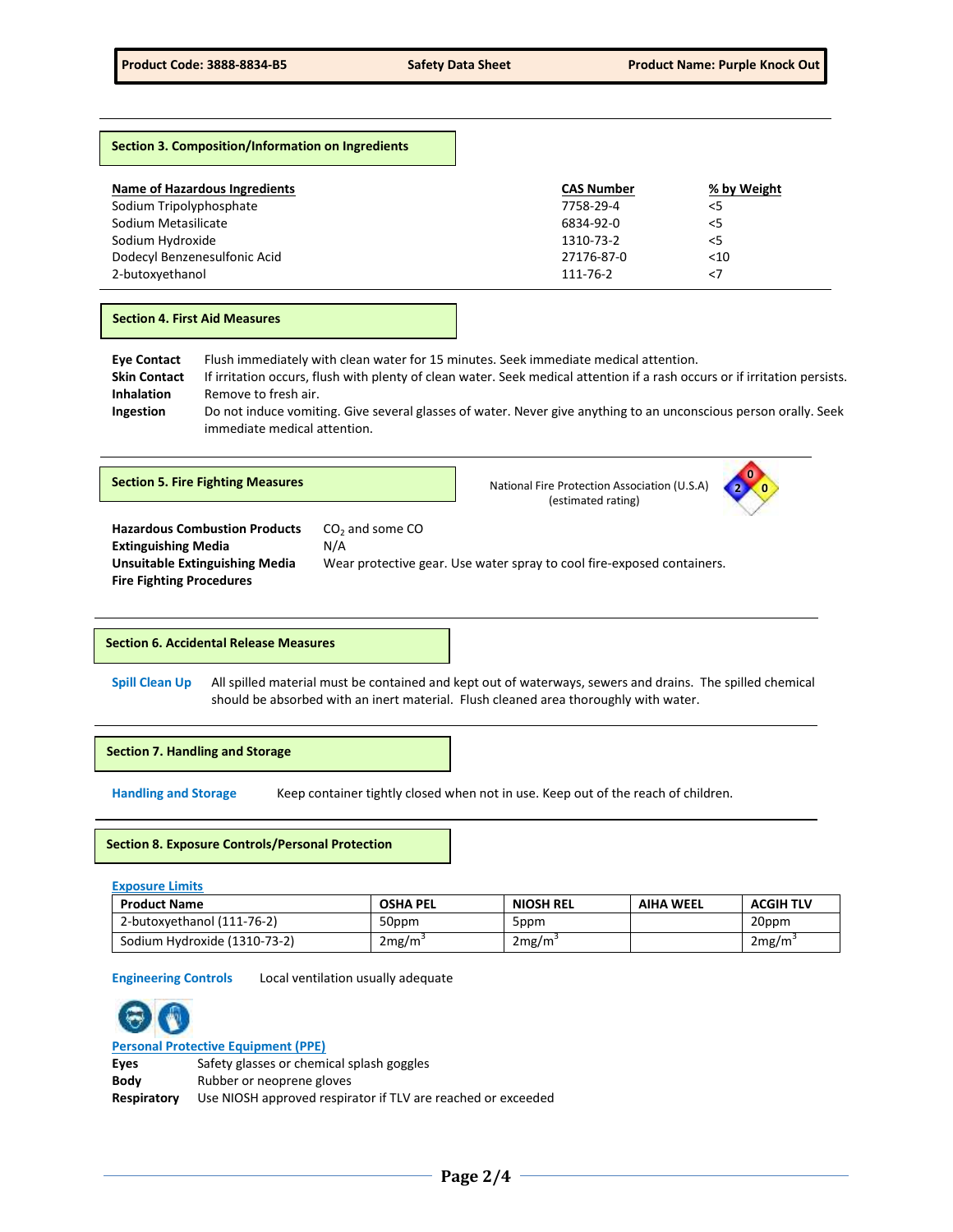#### **Section 9. Physical and Chemical Properties**

| <b>Physical State</b>   | Liquid          | <b>Explosive Limits</b>      | N/A        |
|-------------------------|-----------------|------------------------------|------------|
| Color                   | Blue            | <b>Vapor Pressure</b>        | 23.7       |
| Odor                    | Citrus odor     | <b>Vapor Density</b>         | Hea        |
| <b>Odor Threshold</b>   | N/A             | <b>Relative Density</b>      | N/A        |
| рH                      | 12.0-14.0       | <b>Solubility</b>            | <b>Mis</b> |
| <b>Freezing Point</b>   | N/A             | <b>Partition Coefficient</b> | N/A        |
| <b>Boiling Point</b>    | $212^{\circ}$ F | <b>Auto-Ignition Temp.</b>   | N/A        |
| <b>Flash Point</b>      | None            | <b>Decomposition Temp.</b>   | N/A        |
| <b>Evaporation Rate</b> | N/A             | <b>Viscosity</b>             | N/A        |
| <b>Flammability</b>     | N/A             | <b>Specific Gravity</b>      | 1.10       |

| <b>Physical State</b>   | Liguid         | <b>Explosive Limits</b>      | N/A              |
|-------------------------|----------------|------------------------------|------------------|
| Color                   | Blue           | <b>Vapor Pressure</b>        | 23.786 mmHg      |
| Odor                    | Citrus odor    | <b>Vapor Density</b>         | Heavier than air |
| <b>Odor Threshold</b>   | N/A            | <b>Relative Density</b>      | N/A              |
| pН                      | 12.0-14.0      | <b>Solubility</b>            | Miscible         |
| <b>Freezing Point</b>   | N/A            | <b>Partition Coefficient</b> | N/A              |
| <b>Boiling Point</b>    | $212^{\circ}F$ | <b>Auto-Ignition Temp.</b>   | N/A              |
| <b>Flash Point</b>      | None           | <b>Decomposition Temp.</b>   | N/A              |
| <b>Evaporation Rate</b> | N/A            | <b>Viscosity</b>             | N/A              |
| Flammability            | N/A            | <b>Specific Gravity</b>      | 1.10-1.15        |
|                         |                |                              |                  |

## **Section 10. Stability and Reactivity**

| <b>Stability and Reactivity</b>         | Stable         |
|-----------------------------------------|----------------|
| Incompatibility                         | None           |
| <b>Hazardous Polymerization</b>         | Will not occur |
| <b>Hazardous Decomposition Products</b> | None known     |
| <b>Conditions to Avoid</b>              | N/A            |

### **Section 11. Toxicological Information**

| <b>Routes of Entry</b>       | Dermal, Oral and Inhalation                                       |
|------------------------------|-------------------------------------------------------------------|
| <b>Symptoms</b>              | Irritation, and possible eye damage                               |
| <b>Skin Irritant</b>         | Yes                                                               |
| Eye Irritant                 | Yes                                                               |
| <b>Sensitizers</b>           | Not determined                                                    |
| <b>Mutagenicity</b>          | No information found                                              |
| Carcinogenicity              | 2-butoxyethanol: Group 3 (not classifiable as a human carcinogen) |
| <b>Reproductive Toxicity</b> | No information found                                              |
| <b>Target Organs</b>         | See section 2                                                     |

There is no toxicological data for this product as a whole. Based on relevant ingredients with known acute toxicity, the acute toxicity estimate using the additive formula (ATE) has been determined.

#### **Acute Toxicity**

| <b>Test</b>       | <b>Results</b> | <b>Basis</b>                     |
|-------------------|----------------|----------------------------------|
| Dermal            | $2,384$ mg/kg  | ATE determined beyond Category 4 |
| Oral              | $1,332$ mg/kg  | ATE determined Category 4        |
| <b>Inhalation</b> | No data        |                                  |

#### **Section 12. Ecological Information**

**Environmental Effects** No ecological information available

## **Section 13. Disposal Considerations**

**Waste Information** Dispose of in accordance with all Federal, State and Local pollution control regulations.